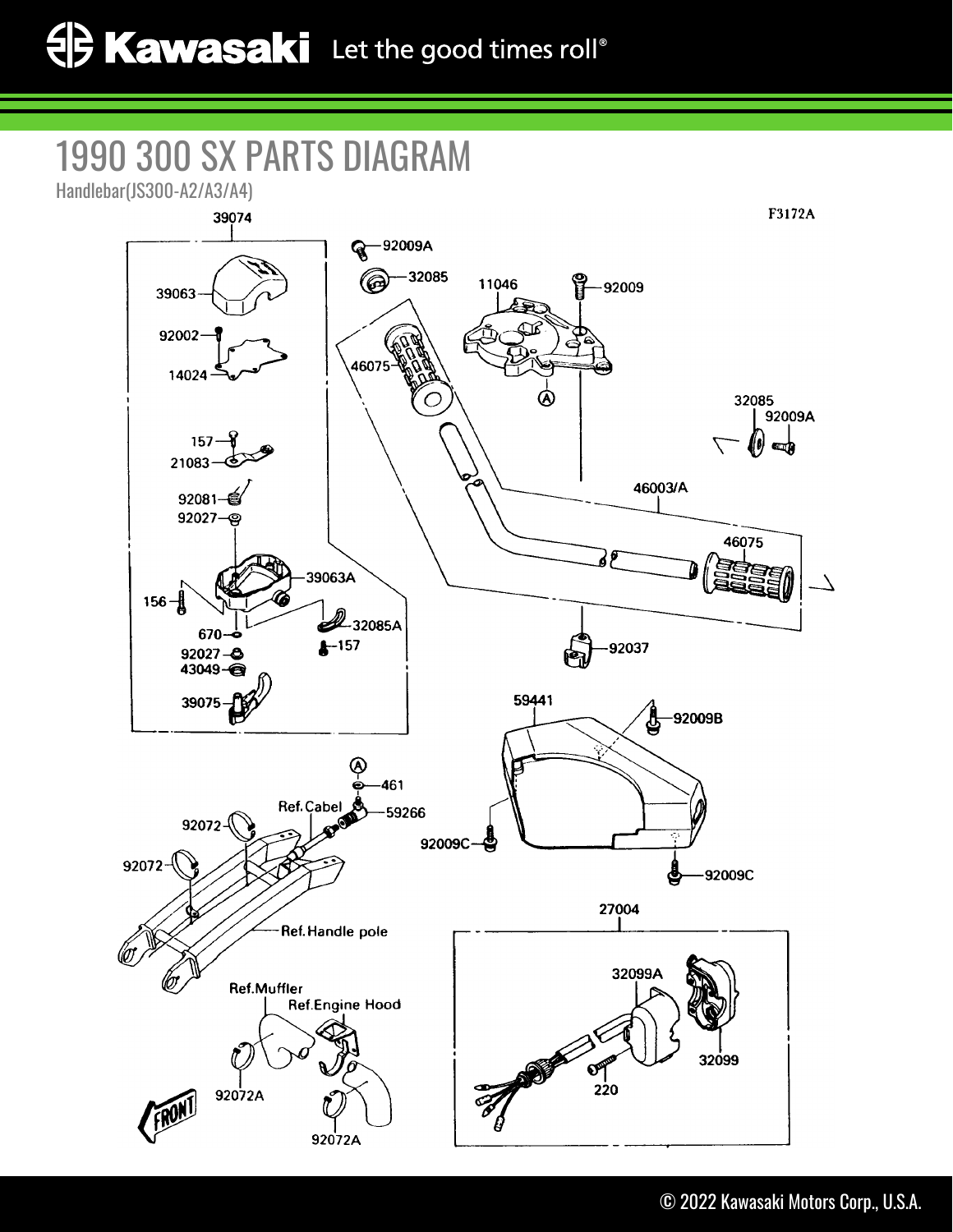## 1990 300 SX PARTS LIST

Handlebar(JS300-A2/A3/A4)

| <b>ITEM NAME</b>                            | <b>PART NUMBER</b> | <b>QUANTITY</b> |
|---------------------------------------------|--------------------|-----------------|
| BRACKET, HANDLEBAR (Ref # 11046)            | 11046-3716         | 1               |
| COVER, THROTTLE LEVER (Ref # 14024)         | 14024-3701         | 1               |
| ARM, THROTTLE LEVER (Ref # 21083)           | 21083-3701         | 1               |
| SWITCH-ASSY, START&STOP (Ref # 27004)       | 27004-3702         | 1               |
| <b>STOPPER (Ref # 32085)</b>                | 32085-3705         | $\overline{2}$  |
| <b>STOPPER (Ref # 32085A)</b>               | 32085-3709         | 1               |
| CASE, FR, SWITCH (Ref # 32099)              | 32099-3721         | 1               |
| CASE, RR, SWITCH (Ref # 32099A)             | 32099-3722         | 1               |
| HOUSING-CONTROL, UPP (Ref # 39063)          | 39063-3703         | 1               |
| HOUSING-CONTROL, LWR (Ref # 39063A)         | 39063-3707         | 1               |
| LEVER-ASSY-THROTTLE (Ref # 39074)           | 39074-3711         | 1               |
| LEVER-THROTTLE (Ref # 39075)                | 39075-3704         | 1               |
| PACKING, THROTTLE LEVER (Ref # 43049)       | 43049-3701         | 1               |
| <b>HANDLE (Ref # 46003A)</b>                | 46003-3711         | 1               |
| GRIP, HANDLEBAR (Ref #46075)                | 46075-3713         | $\overline{2}$  |
| JOINT-BALL (Ref # 59266)                    | 59266-3701         | 1               |
| COVER-HANDLE (Ref # 59441)                  | 59441-3705         | 1               |
| BOLT, SOCKET, 3X10 (Ref # 92002)            | 92002-3751         | 6               |
| SCREW, 8X22 (Ref # 92009)                   | 92009-3701         | 4               |
| SCREW, 6X16 (Ref # 92009A)                  | 92009-3703         | $\overline{2}$  |
| SCREW, 5X35 (Ref # 92009B)                  | 92009-3719         | 1               |
| SCREW, 6X25 (Ref # 92009C)                  | 92009-3720         | $\overline{2}$  |
| COLLAR, THROTTLE LEVER (Ref # 92027)        | 92027-3704         | $\overline{2}$  |
| CLAMP, HANDLEBAR (Ref # 92037)              | 92037-503          | $\overline{2}$  |
| BAND, L=123 (Ref # 92072)                   | 92072-030          | $\overline{2}$  |
| BAND, L=278 (Ref # 92072A)                  | 92072-1087         | $\overline{2}$  |
| SPRING, THROTTLE LEVER RETURN (Ref # 92081) | 92081-3702         | 1               |
| BOLT-WP,5X25 (Ref # 156)                    | 156R0525           | $\overline{2}$  |
| BOLT-WSP,5X12 (Ref # 157)                   | 157R0512           | $\overline{2}$  |
|                                             |                    |                 |